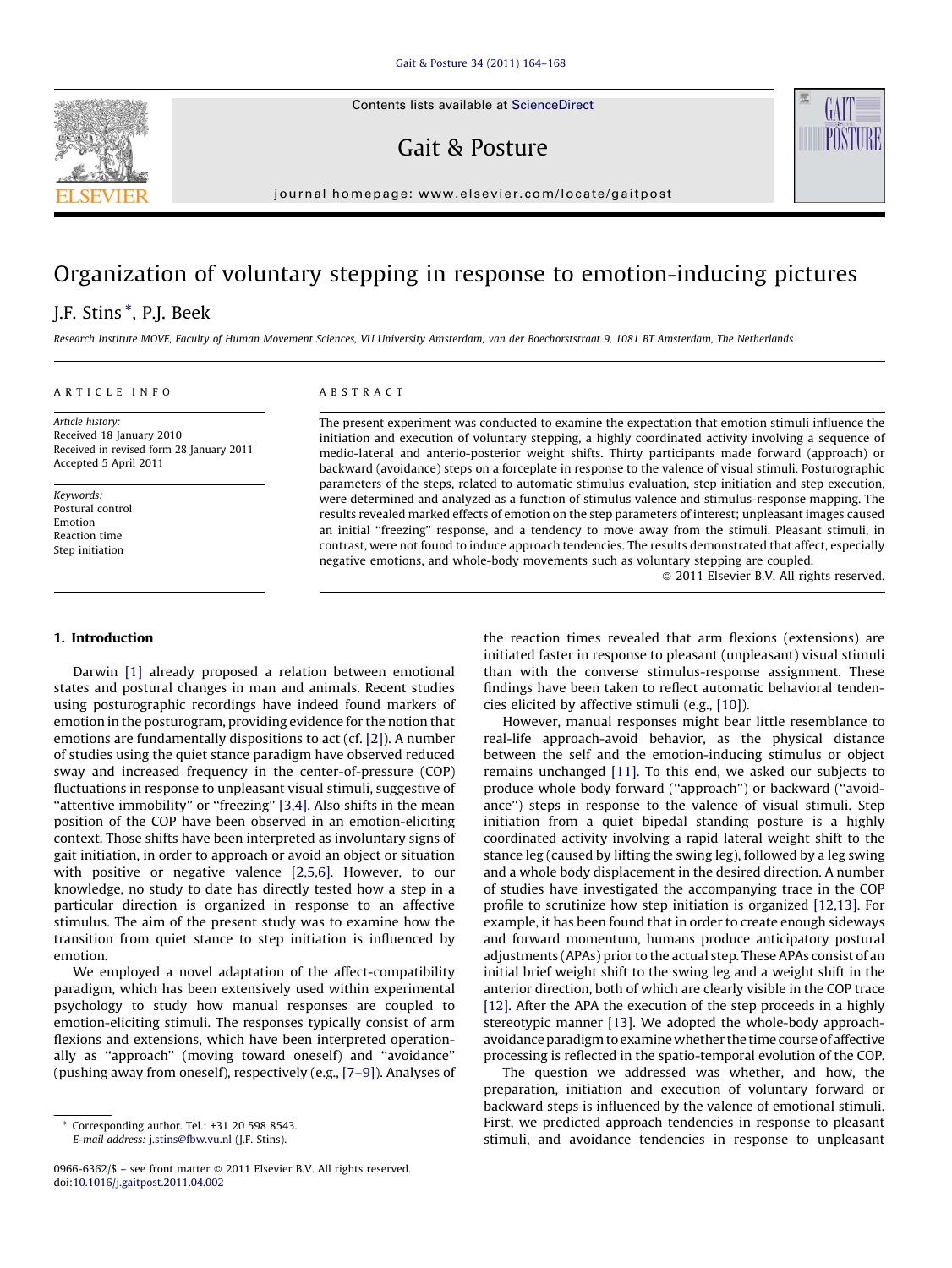stimuli. We expected these tendencies to show up in the time to initiate a step (reaction time; RT), with faster RTs for the pleasant/ approach and unpleasant/avoid arrangement than for the converse arrangement. This prediction can be considered to close the empirical gap between studies that observed approach-avoidance tendencies in the quiet stance paradigm [\[2,5,6\]](#page-4-0) and studies that found evidence of such tendencies in the pattern of manual response times [\[7–10\]](#page-4-0). Second, we predicted an initial freezing reaction in response to highly unpleasant stimuli. This freezing response was thought to occur fast and automatically upon stimulus presentation, as a prelude of overt defensive behavior, at least with respect to potentially threatening stimuli. Even though evidence of freezing has been found during quiet stance [\[3,4,14\]](#page-4-0), it has never been investigated whether affect-induced freezing precedes stepping in a particular direction. Third, we examined whether other phases of the step, namely the execution of the movement and the APAs, would be sensitive to the affective content of the stimuli. Studies examining post-decision motoric processes of arm movements in response to affective stimuli have yielded inconsistent results [\[15,16\],](#page-4-0) and our paradigm allows us to examine whether affect has an influence on the execution of the steps.

# 2. Methods

### 2.1. Participants

30 healthy undergraduate students (16 females; mean age 22.3 years) volunteered to participate in the experiment. All participants gave their written informed consent prior to the experiment. The study was approved by the local Ethics Committee.

### 2.2. Procedure

Participants stood on a custom made strain gauge force plate (dimensions:  $1 m \times 1 m$ ; sampling frequency: 100 Hz; resolution: 0.28 N/bit; resonance frequency: 30 Hz), viewing a 17-in. monitor 1 m in front of them on which images were displayed. The stimuli (24 pleasant and 24 unpleasant images<sup>1</sup>; randomly presented) were adopted from the International Affective Picture System (IAPS) [\[17\]](#page-4-0), a commonly used database for emotion research containing validated pictures with affective content. Each stimulus was shown for 5 s (4–6 s variable inter-trial interval to prevent anticipation) during which the screen went black. The images were presented in fully random order. Participants received 6 practice trials (3 pleasant, 3 unpleasant images). After the experiment we obtained valence and arousal ratings of the pictures, using the Self-Assessment Manikin (e.g., [\[2\]\)](#page-4-0).

Participants were instructed to stand still and adopt a slightly splayed foot stance, and to await the arrival of the stimulus. As soon as the visual stimulus appeared they had to make a fluent step with their right leg followed by their left leg in either the anterior direction (approach) or the posterior direction (withdrawal) in response to the valence of the image, and to remain stationary until the stimulus disappeared. During the inter-trial interval participants had to step back to their starting position and await the next trial. The center of pressure changes accompanying each step were recorded in the x-direction (medio-lateral) and ydirection (anterio-posterior). Recording started 2 s prior to each stimulus and stopped at stimulus offset. In the affect-congruent condition (performed by half the participants) an approach step was linked to a pleasant image, and a withdrawal step to an unpleasant image. In the affect-incongruent condition (performed by the other half) this mapping was reversed. Speed and accuracy were emphasized. We chose to adopt a between-subjects design (with mapping as between-subjects variable) rather than a within-subjects design, as the latter would have entailed switching the instructions halfway the experiment, which might have induced additional switch costs (cf. [\[18\]\)](#page-4-0).

## 2.3. Data analysis

Following the IAPS instruction manual [\[2\]](#page-4-0) we scored the valence and arousal ratings such that 9 represents a high rating on each dimension (i.e., pleasant, high arousal), and 1 represents a low rating on each dimension (i.e., unpleasant, low arousal), to obtain mean ratings for the picture categories.

The COP time series were filtered using a 5-point moving average. From these time series we calculated a number of spatial and temporal parameters that characterize various phases of the steps, related to (a) the initial automatic reaction to the stimulus, (b) the initiation of the step, and (c) the execution of the step.

Ad (a). We tested whether early (and presumably, automatic) visual processing of the affective material would manifest itself as early involuntary changes in the COP. To this end, we determined from the first 400 ms post stimulus the length of the sway path of the COP time series, which is indicative of the total amount of body sway, and hence of immobility or "freezing" (cf. [\[3,4\]\)](#page-4-0).

Ad (b). We determined the time it took to organize and commence the step, i.e., the reaction time. Calculation of RT was based on a velocity criterion. We reasoned that step initiation would become manifest as a marked increase in the velocity of the COP, following a period of more or less quiet stance. We differentiated the COP trajectory with respect to time, and we determined the moment at which the tangential velocity exceeded the threshold of 15 cm/s, which we took as our measure of RT. In addition, we calculated the amount of initial COP displacement along the AP-axis of the force plate opposite the required direction of the step. Initial COP displacement was calculated by subtracting the pre-stimulus stance position in the AP-direction from the extreme posterior (in the case of approach) or anterior (in the case of withdrawal) position of the COP (cf. Landmark 2 in Fig. 2 of [\[19\]](#page-4-0)).

Ad (c). Execution of the step was studied by examining step size (the distance between the initial stance position prior to step initiation and the final stance position) and the movement time (the time difference between the reaction time and the first instance in the AP time series when the final stance position was reached).

These measures are illustrated in [Fig. 1](#page-2-0), where we plotted (a) the displacement in the ML-direction, (b) the displacement in the AP-direction, (c) the COP in the AP-ML plane, and (d) the velocity profile, of a representative forward step. Note that the velocity profile consists of three peaks that are associated with distinct phases in the step, namely (1) a lateral displacement of the COP, caused by a rapid weight shift to the (left) stance leg, (2) a forward displacement of the COP, corresponding to a forward propulsion of the body center of mass (COM), and (3) stabilization of the body in its new position and counteracting the inevitable overshoot of the COM. Steps in the backward direction yield nearly identical COP profiles.

Trials at which (a) the RT was outside the range of 200 ms and 2000 ms, (b) a step was made in the wrong direction, (c) a step was made with the left foot, or (d) there was considerable pre-stimulus COP movement (i.e., when the velocity of the COP exceeded 10 cm/s in the 500 to 0 ms pre-stimulus window) were counted as errors and were not analyzed further.

#### 2.4. Statistics

The gait parameters and the valence and arousal ratings were entered into separate ANOVAs with mapping (affect-congruent vs. affect-incongruent) as between-subjects factors, and valence (pleasant vs. unpleasant pictures) as within-subjects factor. Follow-up analyses were done using a t-test. For all analyses we adopted a p-value of .05.

# 3. Results

In total, 63 trials (4.4%) were counted as errors, based on the criteria described above.

# 3.1. Picture ratings

The ANOVA performed on the valence ratings revealed a main effect of valence,  $F(1, 28) = 1059.61$ ,  $p < .001$ . Pleasant images received higher valence scores than unpleasant ones (6.2 vs. 1.7, respectively). Also, pleasant images received lower arousal scores than unpleasant ones (3.2 vs. 4.6, respectively),  $F(1, 28) = 62.56$ ,  $p < .001$ . No effects involving mapping were significant. Over all trials, valence and arousal ratings were moderately correlated  $(r = -.39, p < .01)$ , indicating that unpleasant images were also high in arousal.

# 3.2. Posturograhy: automatic stimulus evaluation

The sway path length in the initial 400-ms post-stimulus interval was shorter with the unpleasant images than with the pleasant images (8.5 mm vs. 9.4 mm),  $F(1, 28) = 10.62$ ,  $p < .01$ . No effects involving mapping were significant.

<sup>1</sup> International Affective Picture System catalog numbers for pictures used in this study were as follows: pleasant (pictures showing wild life, children, and smiling people): 1440, 1441, 1463, 1603, 1710, 1750, 1920, 2050, 2057, 2080, 2165, 2224, 2311, 4250, 4574, 4599, 5001, 5623, 5833, 7325, 8120, 8350, 8470, 8496; unpleasant (pictures showing scenes of fear, anger, mutilation, and disgust): 1050, 1111, 1201, 1280, 1525, 3016, 3030, 3068, 3181, 3220, 6242, 6313, 6370, 6510, 6570, 8485, 9300, 9301, 9405, 9561, 9571, 9592, 9900, 9910.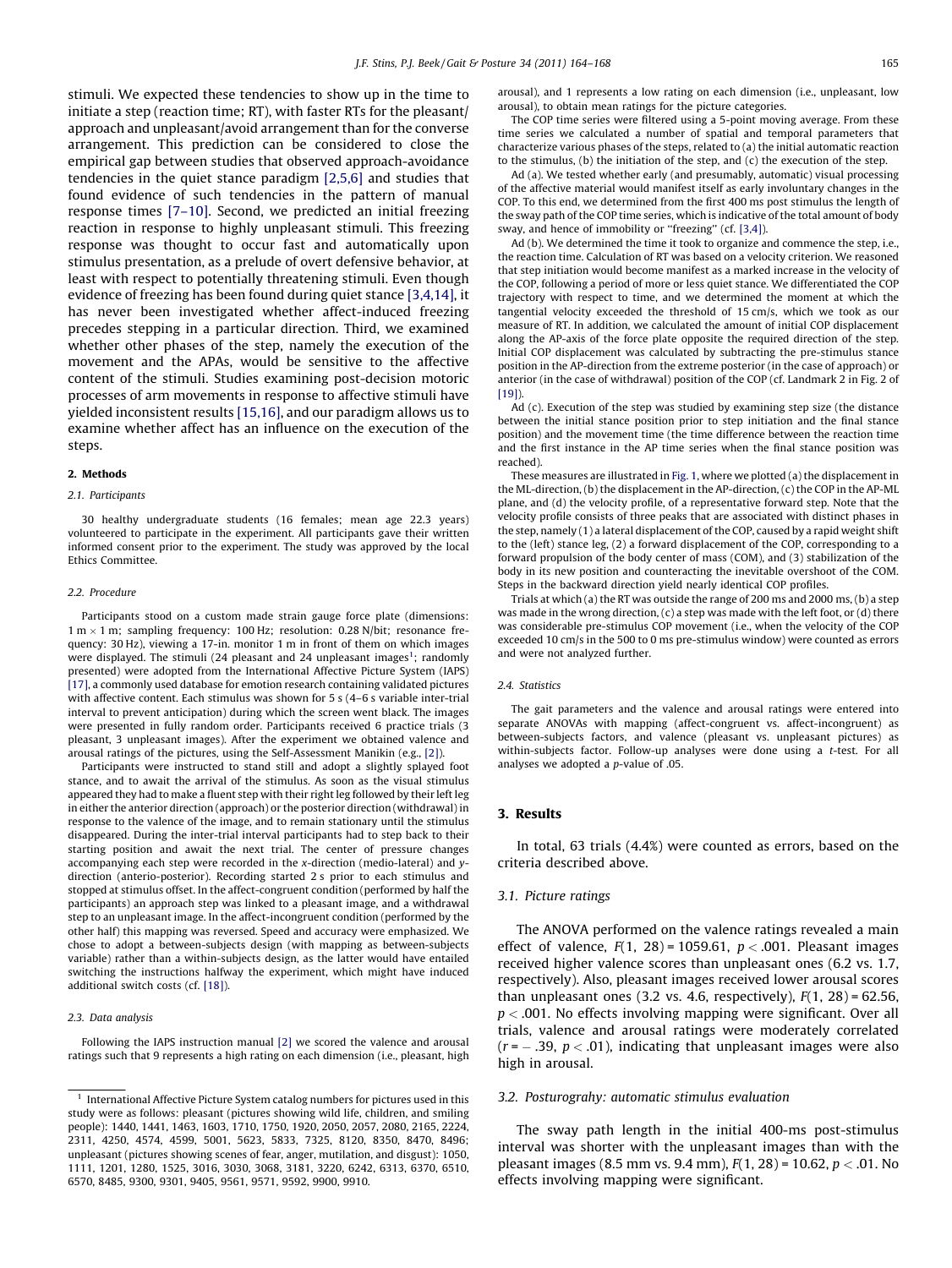<span id="page-2-0"></span>

Fig. 1. Representative time series of a step in the anterior direction. Panel A: displacement in the ML-direction; panel B: displacement in the AP-direction; panel C: top view of the COP in the AP–ML plane; panel D: the velocity profile. Step parameters are depicted in panel B (see text for details). The stimulus appears at time  $t = 0$  and disappears after 5 s.

# 3.3. Posturograhy: step initiation

Analysis of the RTs revealed a main effect of valence,  $F(1, 1)$  $28$  = 23.45,  $p < .01$ , and an interaction of valence and mapping,  $F(1, 28) = 6.15$ ,  $p < .05$ . These effects were due to relatively long RTs in the condition where subjects in the incongruent group had to respond to unpleasant images, that is, by taking a forward step (Fig. 2). The difference in RT between congruent and incongruent steps was not significant for backward steps  $(t < 1)$ , whereas it was significant for forward steps,  $t(28) = 2.243$ ,  $p < .05$ .

APAs were only affected by step direction as evidenced by the significant mapping by valence interaction,  $F(1, 28) = 446.99$ ,  $p < .001$ . Forward steps were preceded by an initial posterior displacement of the COP of 29.4 mm on average, whereas



Fig. 2. Mean RT in ms separate for the two mappings (affect-congruent and affectincongruent) and the two picture categories (pleasant and unpleasant). Error bars indicate standard errors of the mean. Also shown is an example of a pleasant picture (top) and an unpleasant picture (bottom) from the IAPS set used.

backward steps were preceded by a 43.0-mm initial anterior displacement, regardless of valence and mapping.

# 3.4. Posturograhy: step execution

Analysis of the step sizes only revealed an interaction of mapping and valence,  $F(1, 28) = 9.00$ ,  $p < .01$ . Participants produced forward steps with an amplitude of 344 mm on average, and backward steps with an amplitude of 327 mm. For the movement times no effects were significant. The average MT was 1848 ms.

# 3.5. Correlation between sway path length and initiation time

Given that both the sway path length and the initiation times were influenced by picture valence, we decided to explore whether these measures were statistically related. To this end, we correlated overall sway path length and initiation time, separately for pleasant and unpleasant picture categories. This correlation was significant both for the pleasant and unpleasant pictures  $(r = -.568, p < .01; r = -.573, p < .01$ , respectively). These correlations indicate that subjects who show reduced body sway directly after stimulus presentation take more time to initiate a step (see [Fig. 3](#page-3-0)).

Partial correlations controlling for mapping yielded nearly identical values ( $r = -.560$  and  $r = -.578$ , respectively), indicating that the correlation between sway path length and initiation times was not modulated by the instruction to perform a congruent or incongruent stepping response.

As a control, we performed the same analysis, but now correlating the sway path length 0–400 ms prior to the stimulus with the initiation times. The same correlations were low and nonsignificant (r's .175 and .064, respectively), indicating that the relation between body sway and step initiation was evoked by stimulus presentation and not simply an effect of body sway in general.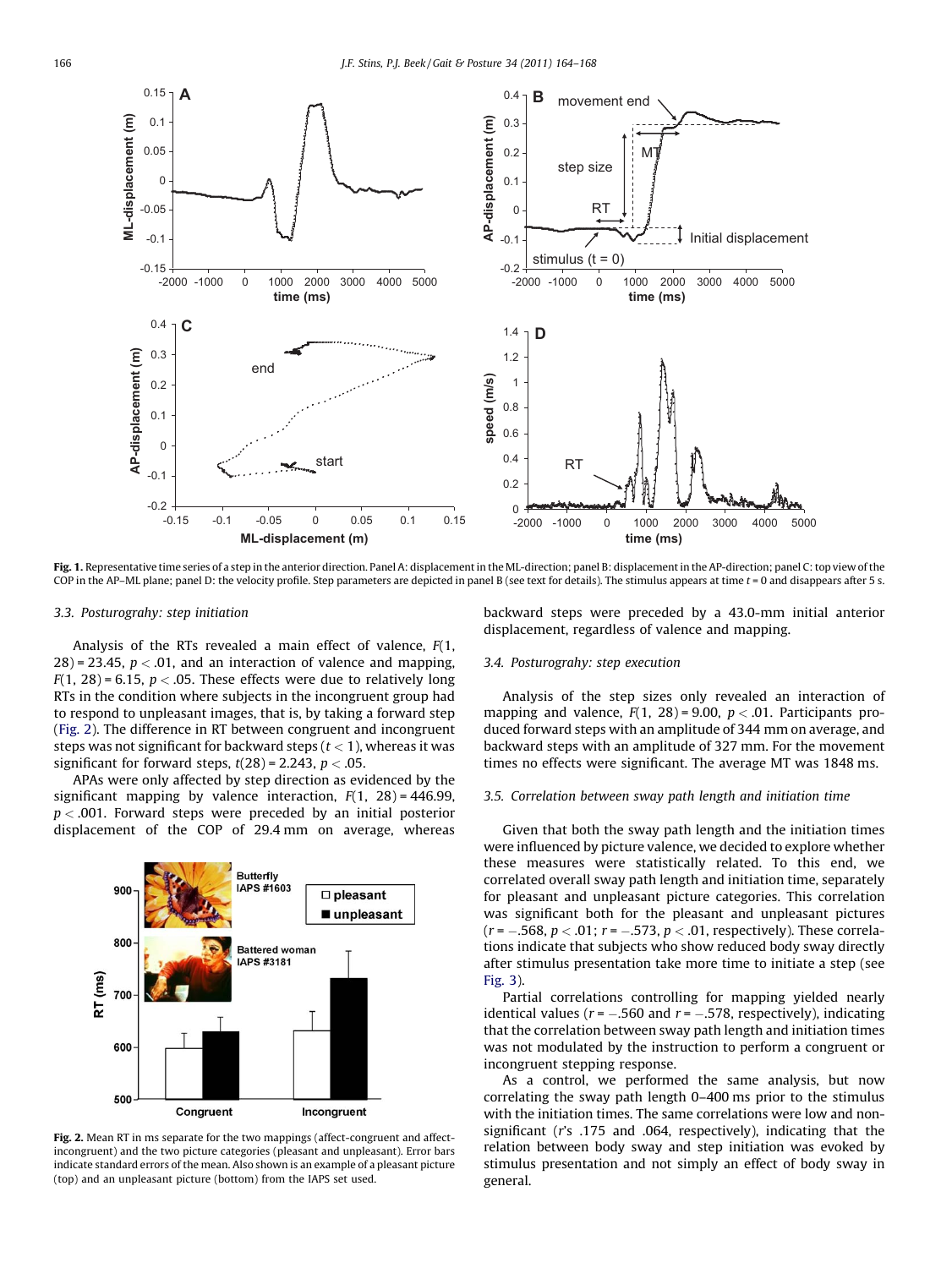<span id="page-3-0"></span>

Fig. 3. Scattergrams displaying RTs plotted against sway path length, separately for the two picture categories (pleasant and unpleasant). Each dot shows an individual's mean score for the two variables.

# 4. Discussion

We examined whether, and how, the preparation, initiation, and execution of voluntary forward or backward steps were influenced by the valence of emotional stimuli. Based on findings in the emotion and motor control literature (e.g., [\[2–6,9,12,13\]](#page-4-0)) we formulated a number of predictions regarding posturographic markers of emotion, which were largely supported. First, we found evidence for an initial ''freezing'' response with unpleasant images. Potentially threatening stimuli are thought to be processed in a fast and automatic fashion, resulting in behavior changes such as heart rate deceleration and attentive immobility [\[3,4,14,20\]](#page-4-0). In our experiment this immobility became manifest as shorter sway path length. It has been proposed that potentially threatening stimuli cause a temporary increase in awareness, leading to a shift in more conscious motor control which, in turn, results in reduced body sway (cf. [\[21\]\)](#page-4-0). This hypothesis was also put forward in another study [\[22\]](#page-4-0), where it was found that maintaining balance at an elevated surface height not only caused an increase in the frequency of postural adjustments (indicative of postural stiffening), but also more conscious postural control, thereby interfering with automatic control processes.

Second, we found that unpleasant images induced a tendency to initiate a backward step (avoidance), as evidenced by elevated RTs in the condition where participants had to produce an (incongruent) forward step in response to an unpleasant picture. Thus, in order to approach unpleasant or threatening pictures, participants had to override strong avoidance dispositions, which was time consuming. However, the mapping effect was only significant for forward steps, but not for backward steps. This suggests that approach tendencies (primed by pleasant pictures) and avoidance tendencies (primed by unpleasant pictures) are not simply opposites and that the unpleasant-avoidance coupling was stronger than the pleasant-approach coupling. This asymmetry has also been noted in theoretical accounts (e.g., [\[23\]](#page-4-0)), as well as brain imaging studies [\[24\]](#page-4-0) of the human defensive and appetitive motivation system. In a similar vein, it has been found that postural adjustments during quiet standing are especially sensitive to unpleasant stimuli. A study found evidence of avoidance tendencies in response to unpleasant images, and little evidence of approach with pleasant images [\[2\].](#page-4-0) In addition, effects of immobility ("freezing") are typically found with unpleasant pictures [\[4\]](#page-4-0), although perhaps surprisingly that study also found evidence of freezing with affiliative stimuli (babies and smiling people).

Third, we found that parameters of step execution (step size and movement times) were unaffected by mapping and valence. For the step size only a difference between forward and backward steps was found. This indicates that once a step has been selected and initiated, the subsequent unfolding of the steps proceeds in a highly stereotypic manner.

Finally, we found that postural immobility (assessed using sway path length) prior to the execution of the step was highly correlated with the step initiation times, meaning that subjects showing initial immobility also took more time to start moving. It could be argued that this is a trivial finding; after all, subjects who are not standing still (perhaps because they are excited or have consumed coffee) are also likely to produce speeded responses. However, postural immobility prior to the stimulus was uncorrelated with RTs. In other words, the correlation only emerged in response to the visual stimuli. This suggests that immobility is not a short-lived and transient phenomenon, but may negatively affect subsequent movement initiation. However, movement initiation (but not sway path length) was additionally affected by the instructions, as evidenced by delayed step initiations in the (incongruent) approach-to-unpleasant pictures. Our data thus suggest that delayed stepping may partly be explained by prior postural immobility, and partly by stimulus-response (in)compatibility.

Although the present study mainly focused on the valence of the picture categories, emotion eliciting images such as used in the IAPS induce numerous behavioral and physiological changes that we did not control for. For example, one study [\[20\]](#page-4-0) found that passive viewing of IAPS pictures resulted in changes in heart rate, skin conductance, and facial muscle activity. In addition, unpleasant images may induce a sense of surprise, heightened awareness [\[20\]](#page-4-0), and they are difficult to attentionally disengage from [\[25\].](#page-4-0) With respect to posture, it has been shown that arousal (e.g., [\[26\]\)](#page-4-0) and attentional focus (e.g., [\[27\]](#page-4-0)) impact on the regulation of balance. The latter study found that an external focus of attention during quiet stance caused greater postural stiffening. In the present study we did not control for these variables, and they undoubtedly form part and parcel of the full emotional response. In fact, we found a modest correlation between subjective valence and arousal ratings, which has been observed before with the IAPS [\[23\]](#page-4-0). On the other hand, subjects in our study were explicitly asked to categorize the images based on their valence, and to select and initiate a step based on that characteristic. The pattern of results clearly demonstrated that valence affected pre-step postural immobility, and that step initiation times were additionally affected by the instructions. Moreover, the pattern of RTs was consistent with previous studies using manual responses.

Our findings underscore the notion that the human postural control system is coupled to neural structures that process affect. Candidate neural structures are the parabrachial nucleus, which acts as a ''site of convergence'' for vestibular information and